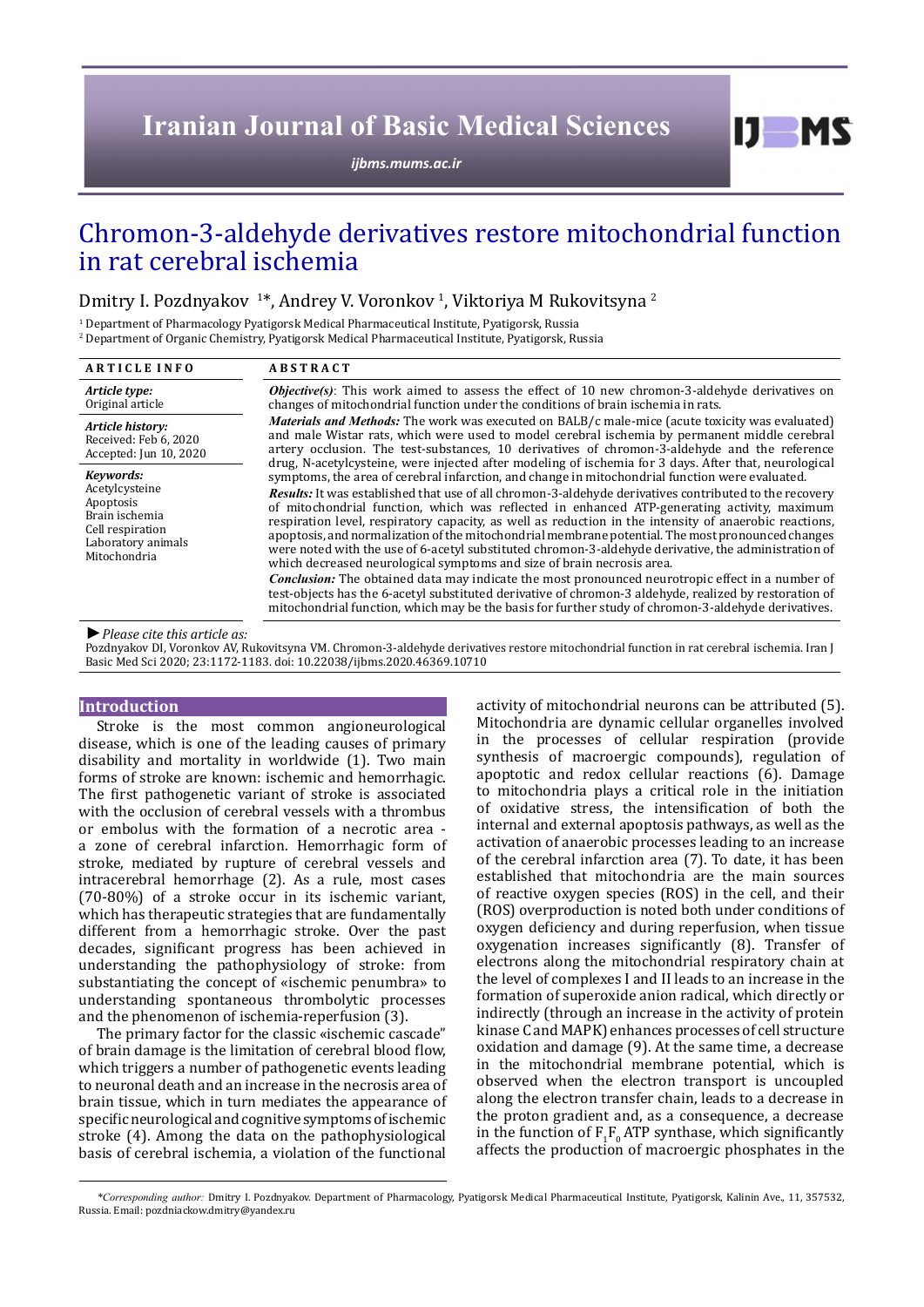ATP form (10). Under current conditions (a decrease in the synthesis of ATP and mitochondrial membrane potential), activation of proapoptotic signaling pathways is noted, the earliest and most unfavorable of which is the formation of mitochondrial pores of transition permeability (MPTR) (11). As a result of the opening of MPTP, there is an increase in cytochrome C releasing from the mitochondrial matrix, which in the cytosol interacts with the factor activating apoptotic protease (Apaf-1), and this factor in combination with deoxyadenosine triphosphate, activates caspase-9. Therefore of this reactions cascade, caspase-9 dephosphorylates caspase-3, which sequences DNA fragments (12). The second, mitochondrial-dependent, proapoptotic mechanism is the pathway triggered by apoptosis-inducing factor (AIF). Mitochondrial protein AIF is defined as the main caspase-independent regulator of apoptosis, which, after translocation to the nucleus, inhibits poly-ADP ribosyl polymerase, thereby enhancing and accelerating the apoptotic process (13). It should be noted that both caspase-dependent and caspase-independent apoptotic events occur in the cell almost simultaneously, and the primary trigger of these processes is a violation of the mitochondria function and structure (14).

Thus, based on the significant role of mitochondrial dysfunction in the pathogenetic cascade of ischemic brain damage, the advisability of pharmacological correction of this pathophysiological state, as one of the new directions of cerebroprotective therapy сan be assumed. Chromon derivatives are biologically active compounds of natural or semi-synthetic origin that have a broad spectrum of pharmacological activity, including antioxidant (15), antibacterial, antiinflammatory, insecticidal (16), hypoglycemic (17), and antiviral properties (18). It is also known that chromon derivatives prevent aggregation of β-amyloid, inhibit the activity of monoamine oxidase, which can have a positive effect on the course of Alzheimer's disease (19). In this regard, we can assume the relevance of the study of new chromon derivatives, in order to expand the spectrum of pharmacological activity. These compounds include derivatives of chromon-3-aldehyde.

In previous studies, we have found a positive effect of some chromon-3-aldehyde derivatives on the course of apoptotic reactions triggered by AIF (20), as well as on the development of oxidative stress (21). Thus, it was found that the use of chromon-3-aldehyde derivatives reduced the concentration of apoptosis-inducing factor in ischemic tissue, and also contributed to an increase in the concentration of ATP and the activity of endogenous antioxidant enzymes: superoxide dismutase, glutathione peroxidase, and catalase. However, other aspects of the chromon-3-aldehyde derivatives influence on the change in mitochondrial function may be of interest, which served as the aim of this study.

The aim of the study was to evaluate the effect of certain derivatives of chromon-3-aldehyde on changes in the activity of neuron mitochondria under cerebral ischemia conditions in rats.

## **Materials and Methods** *Experimental animals*

The study was performed on 95 male-mice of the

BALB/c line weighing 20-25 grams and 260 male rats of the Wistar line weighing 210-230 grams. The animals were obtained from the «Rappolovo» laboratory animal nursery and were kept under standard conditions of living systems laboratory at the Pyatigorsk Medical and Pharmaceutical Institute. Before being included in the work, the animals underwent microbiological control and two-week quarantine. Conditions of detention: animals were housed by 5 individuals in macrolon cages of the T-2 (rat) and T-3 (mouse) type with a natural change in light-dark mode and relative humidity of 60±5%, ambient temperature of 20±3 °C. Extruded feed, balanced by nutrient content, and water, animals received *ad libitum*. In planning and carrying out the study, the authors were guided by generally accepted norms of experimental ethics (Directive 2010/63 / EU of the European Parliament and of the council on the protection of animals used for scientific purposes, September 22, 2010). The concept of this work was approved by the local ethics committee (protocol No. 1 of 10/30/2019).

#### *Test compounds*

Chromon-3-aldehyde derivatives (Table 1) synthesized at the Department of Organic Chemistry of the Pyatigorsk Medical and Pharmaceutical Institute using the well-known reaction with Vilsmeier's reagent were used as the test-objects in this study (22). The structure and physicochemical properties of the testsubstances were confirmed by NMR spectroscopy (Appendix 1). The studied compounds were substituted derivatives of chromon-3-aldehyde with the inclusion of various functional groups in the linker structure of the chromon: halogens, acetyl, methoxyl and aminomethyl phenyl groups. Also, the test-substances under the ciphers CB-2, CB-7 and CB-8 were oximes of the original connections. When performing the study, N-acetylcysteine at a dose of 150 mg/kg *per os* used as a reference drug (23).

#### *Study design*

This work was performed in 2 stages (Figure 1). At the first stage, the «acute toxicity» of the test compounds with the determination of  $LD_{50}$  was evaluated. At the second stage of the experimental work, the effect of chromon-3-aldehyde derivatives on the change in the mitochondrial function under experimental cerebral ischemia was evaluated. The acute toxicity of the test substances was evaluated on BALB/c male mice. At the stage of evaluation the influence of the test objects on the change in mitochondrial function, Wistar male rats were used as a biological model, and the following experimental groups were formed (n=20 each group): a group of sham-operated rats (SO); negative control group (NC) - with cerebral ischemia, but without pharmacological support; a group of animals receiving a reference drug; and groups of rats treated by the test compounds (20 animals were taken to study one substance). The reference drug and the test-objects (at a dose of  $1/100$  from  $LD_{50}$ ) were administered *per os* through an atraumatic catheter 30 min after the reproduction of cerebral ischemia and then once a day for three days. On the  $4<sup>th</sup>$  day of the study, in rats assessed the degree of neurological deficit, after which the animals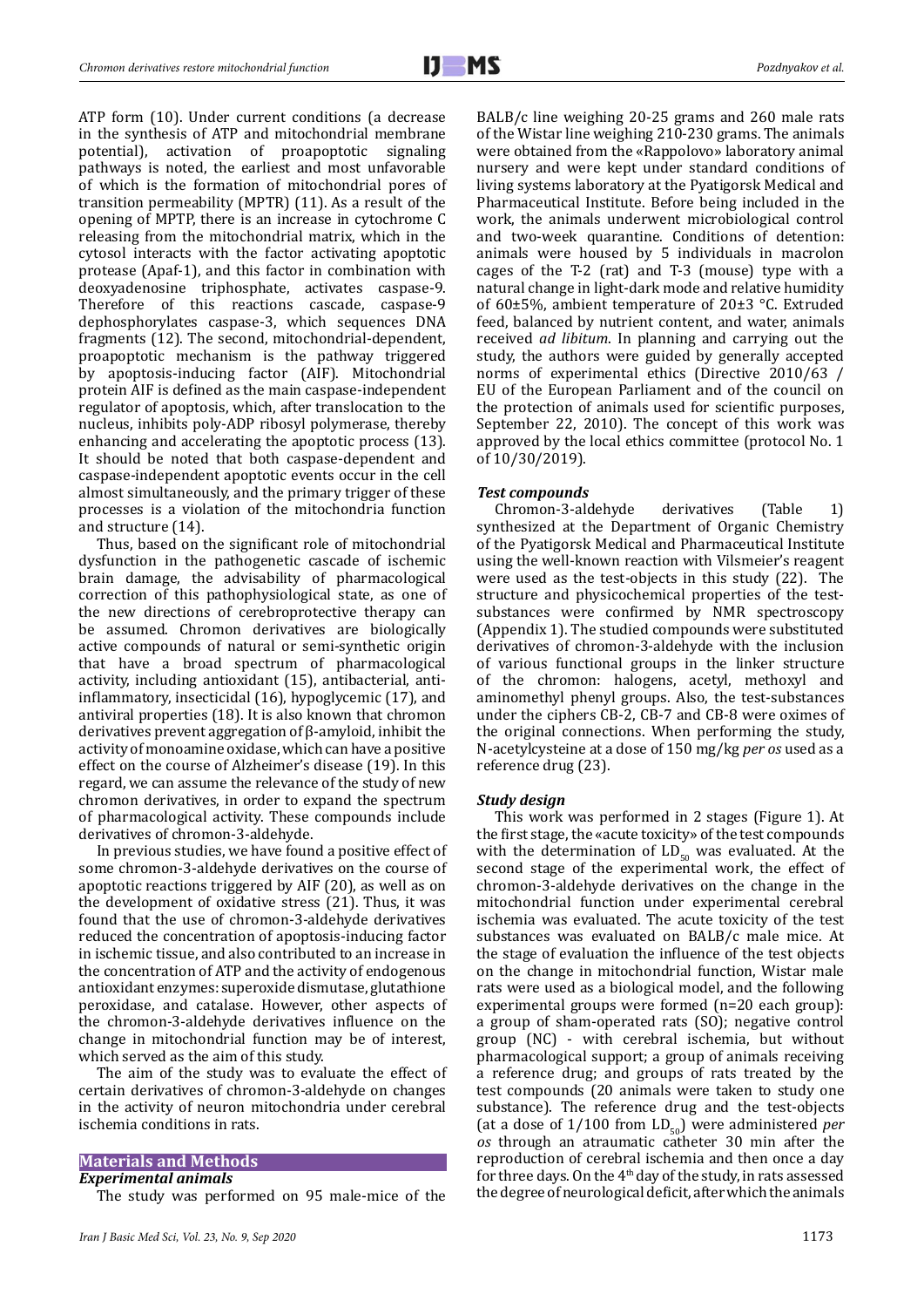#### **Table 1.** Characteristics of the test-compounds



were decapitated under chloral hydrate anesthesia (350 mg/kg, intraperitoneally) and biomaterial was collected (brain). Then, mitochondrial function (n=10) and brain necrosis area was evaluated (n=10).

#### *Evaluation of «acute toxicity» of the test-compounds*

The study of the toxicity of chromon-3-aldehyde derivatives was carried out using the available method for studying the oral toxicity of chemical substances in an acute experiment - the «Up and down» procedure. According to this protocol, two tests were conducted: limit testing and basic testing. Since for some derivatives of chromon-3-aldehyde a rather low toxicity is described, in the conditions for determining «acute toxicity», we chose a limit dose of 5000 mg/kg, *per os* (14). The analysis and the  $LD_{50}$  calculation corresponded to the recommendations set out in OECD No. 425.

According to OECD recommendations No. 425 the range of administered doses for the test-compounds was: 1,75; 5,5; 17,5; 55; 175; 550; 1750; 5000 mg/kg with a dose progression coefficient of 3.2. The administration of the compounds was carried out fractionally with 1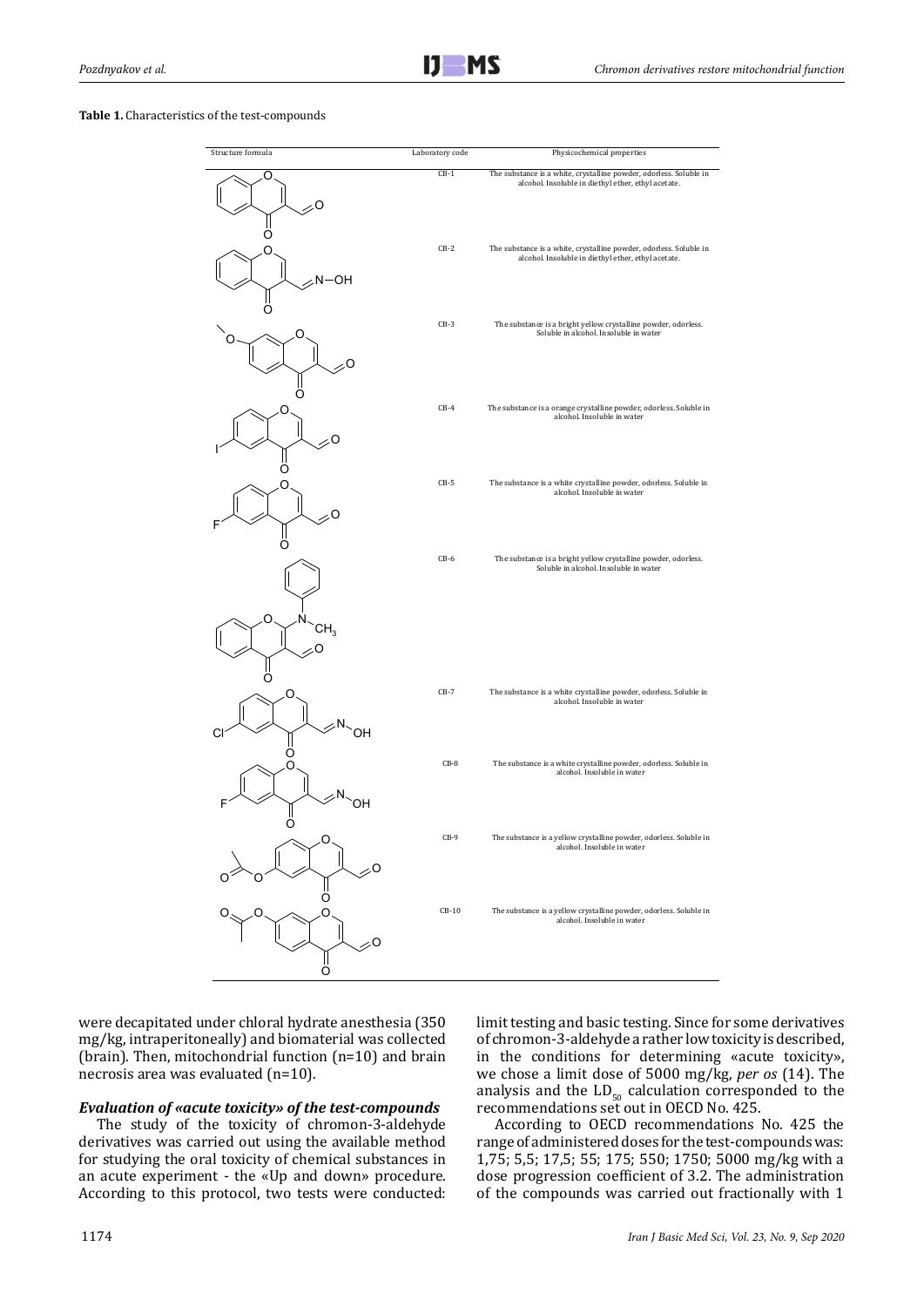



**Figure 1.** Study design

hour time interval until the required dose was reached according to the following scheme: the first animal receives the test-objects at a dose of 1.75 mg/kg, if the animal survives, the administration of the compound is continued in increasing order of doses until the 1st case of death is reached. After registering a fatal outcome, the next animal receives a dose of the test-compounds an order of magnitude less than the previous one. The criteria for stopping the experiment were:

consecutive deaths of 3 animals:

inverting the administered dose  $3$  times in  $4$ consecutive animals;

no death of 4 consecutive animals when administered one dose, after reaching a fatal outcome.

#### *Cerebral ischemia model*

Brain ischemia was reproduced by *Tamura* method. In this study, irreversible coagulation of the right middle cerebral artery was used. Operation progress: animals were anesthetized by chloral hydrate (350 mg/kg, intraperitoneally). The area to the right of the eye was depilated, an incision was made and the soft tissues were moved apart, exposing the process of

the zygomatic bone, which was removed. Next step, a trepanation hole was made and thermocoagulation of the middle cerebral artery was performed under the point of artery intersection with the olfactory tract. Later, as far as possible, the structure of soft tissues was restored. The suture was treated by an antiseptic solution (Benzyldimethyl [3-myristoilamine) propyl] ammonium chloride monohydrate); 0.01% solution) and the animals were left under a warming lamp until awakened (24).

## *Neurological deficit determination*

The degree of development of neurological deficit was evaluated according to the *McGraw* scale (1976). Evaluated parameters presented in Table 2.

The total score of 0.5-2.0 corresponded to a mild degree of neurological deficit; 2.5-5.0 moderate severity; 5.5-10 severe neurological deficit, while the degree of neurological deficit was determined by the sum of the relevant points (25).

#### *Biomaterial sample preparation*

The brain of experimental animals was used as

| <b>Table 2.</b> McGraw neurological deficiency scale (1976) |  |
|-------------------------------------------------------------|--|
|-------------------------------------------------------------|--|

| Evaluated parameters   | Neurological deficit score |
|------------------------|----------------------------|
| Inactivity             | 0,5                        |
| Tremor                 |                            |
| Hemiptosis by one-side | 1                          |
| Double-side hemiptosis | 1,5                        |
| Limb weakness          | 1,5                        |
| One-side ptosis        | 1,5                        |
| Double -side ptosis    | 1,5                        |
| Circular motion        | 2,0                        |
| Limbs paresis $(1-4)$  | $2 - 5$                    |
| Limb paralysis $(1-4)$ | $3-6$                      |
| Coma                   | 7,0                        |
| Death                  | 10,0                       |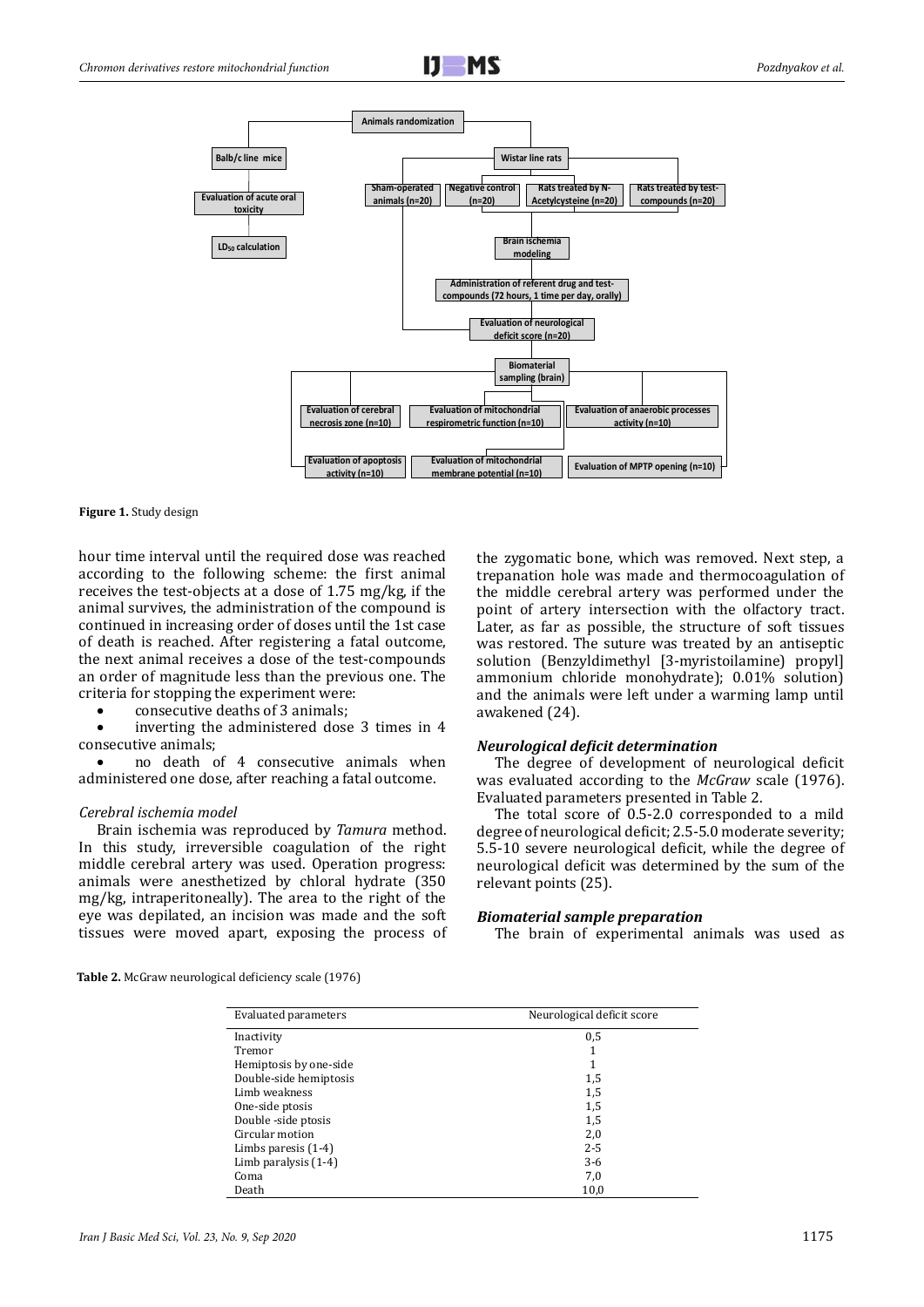biomaterial in the work. Anesthetized rats (chloral hydrate 350 mg/kg, intraperitoneally) were decapitated, after which the cranium was opened, the brain was removed (n=10), which was homogenized in a Potter mechanical homogenizer with media: 1 mmol EDTA, 215 mmol mannitol, 75 mmol sucrose, 0.1% BSA solution, 20 mmol HEPES, with a pH of 7.2 with a ratio of brain mass and buffer solution volume of 1: 7. The resulting homogenate was divided into two parts. The first was centrifuged in mode 5 min 10000g, while the brain tissue supernatant was removed for ELISA. The second part of the brain homogenate was used to assess the state of mitochondrial function, for which the homogenate was centrifuged in the mode of  $1.400g \rightarrow 3$  min. at 4 °C, after which the supernatant was transferred to 2 ml tubes. Next, the resulting supernatant was centrifuged at 13000 g  $\rightarrow$  10 min and the supernatant (culture contains native mitochondria) was removed for analysis (20). In addition, in 10 rats, the brain was removed from the group, the cerebellum was cut off, the hemispheres were separated, weighed to the 0.001 g accuracy, and individually homogenized in 0.01 mmol/l PBS in a 1: 7 ratio. The resulting homogenate was removed to determine the size of the necrosis zone.

#### *Determination of the brain necrosis area*

Homogenate of the cerebral hemispheres were placed in cups with 10 ml of a 1% solution of triphenyltetrazolium chloride in phosphate buffer (pH 7.4). Sample bottles were placed in a water bath for 20 min at 37 °C. Next, this mixture was centrifuged at 5000 RPM / 10 min. The supernatant was removed and 3 ml of cooled chloroform were added to the precipitate. Shake for 2 min. Chloroform formazan extract was obtained for 15 min at 4 °С, shaking the mixture every 5 min for 30 sec. Centrifuged and measured optical density (492 nm) against pure chloroform. The calculation of the necrosis zone was expressed as a percentage of the total mass of the hemispheres:

$$
\tilde{\sigma} = 100 - \frac{\epsilon_1 \dot{\mathbf{l}} + \epsilon_2 \dot{\mathbf{l}}}{\epsilon_1 (\dot{\mathbf{l}} + \dot{\mathbf{l}})^2} 100
$$

where *x* is the size of the zone of necrosis as a percentage of the total mass of the brain;

 $\epsilon_1$  is the optical density of the sample with an intact hemisphere;

 $\epsilon_2$  is the optical density of the sample with a damaged hemisphere;

 $M<sub>1</sub>$  is the mass of the intact hemisphere;

 $\texttt{M}_{\texttt{2}}$  is the mass of the damaged hemisphere (26).

#### *Respirometric analysis*

Analysis of the mitochondria respiratory function was carried on the AKPM1-01L laboratory respirometer system (Alfa Bassens, Russia). The mitochondrial respiratory function was assessed by the change in oxygen consumption in the medium against the introduction of mitochondrial respiratory uncouplers. The last in the work were: oligomycin  $1 \mu$ g / ml; 4 -(trifluoromethoxy) phenyl) hydrazono) malononitrile (FCCP-1 µM); rotenone - 1 µM; sodium azide - 20 mmol. ATP-generating ability was determined (by the difference in oxygen consumption after the addition of

FCCP and oligomycin); the maximum level of respiration (according to the difference in oxygen consumption after the addition of FCCP and rotenone) and the respiratory capacity (according to the difference in oxygen consumption after the addition of FCCP and the basal level of oxygen consumption). The activity of glycolysis processes was evaluated when glucose (15 mmol/l) was used as an oxidation substrate The intensity of glycolysis was determined (according to the difference in oxygen consumption after adding glucose and the basal level of oxygen consumption), glycolytic capacity (according to the difference in oxygen consumption after adding oligomycin and glucose) and glycolytic reserve (according to the difference in oxygen consumption after adding glucose and sodium azide). During the analysis, the biosample volume was 275 μl, and 25 μl of injected analyzers. Oxygen consumption was determined in ppm with followed conversion to protein concentration in the sample. The protein content was determined by the Bradford method (27, 28).

### *The evaluation of the mitochondrial pore of transition permeability (MPTP) opening time*

The latent opening time of the mitochondrial pore was estimated by spectrophotometric method. The incubation medium contained: 0.5 ml of the analyzed supernatant, 200 mM KCl, 0.5 ml of a 1 μm solution of cyclosporin A. The resulting mixture was adjusted to 2 ml with HEPES buffer solution with a pH of 7.4. The absorbance of the mixture was recorded at  $λ=540$  nm, then the resulting solution was incubated for 25 min at the room temperature and with constant stirring, and the absorbance was re-recorded in dynamics. The latent opening time of the mitochondrial pore was evaluated in seconds, recording a decrease in the extinction of the samples from 0.4 to 0.2 (29).

## *The evaluation of mitochondrial membrane potential*

Mitochondrial membrane potential was evaluated by spectrophotometric method. The incubation medium contained: 0.5 ml of the analyzed supernatant, 0.5 ml of 9 μm solution of safranin O. The resulting mixture was adjusted to 2 ml with HEPES solution with a pH of 7.4. The absorbance of the mixture was recorded at  $\lambda$ =515 nm and λ=525 nm. The transmembrane electrochemical gradient, ∆Ψ was determined by the difference in absorbance:  $\Delta \Psi = A_{515} - A_{525}$ . \* 1000. (29).

#### *ELISA-study*

In this work, the concentration of caspase-3 and apoptosis-inducing factor (AIF) was determined by enzyme-linked immunosorbent assay in the supernatant of the animal's brain. Species-specific ELISA kits manufactured by *Cloud clone corp*. (USA) were used in this block of experimental work. The course of the analysis corresponded to the manufacturer's instructions attached to each set. Recording results on an *Infinite F50* microplate reader (*Tecan, Austria*).

#### *Statistical analysis*

Statistical analisys of the obtained data was carried out in the software application package of statistical analysis STATISTICA 6.0 (StatSoft, USA). The results were expressed as M (mean)±SEM. Comparison of the mean groups was carried out by the analysis of variance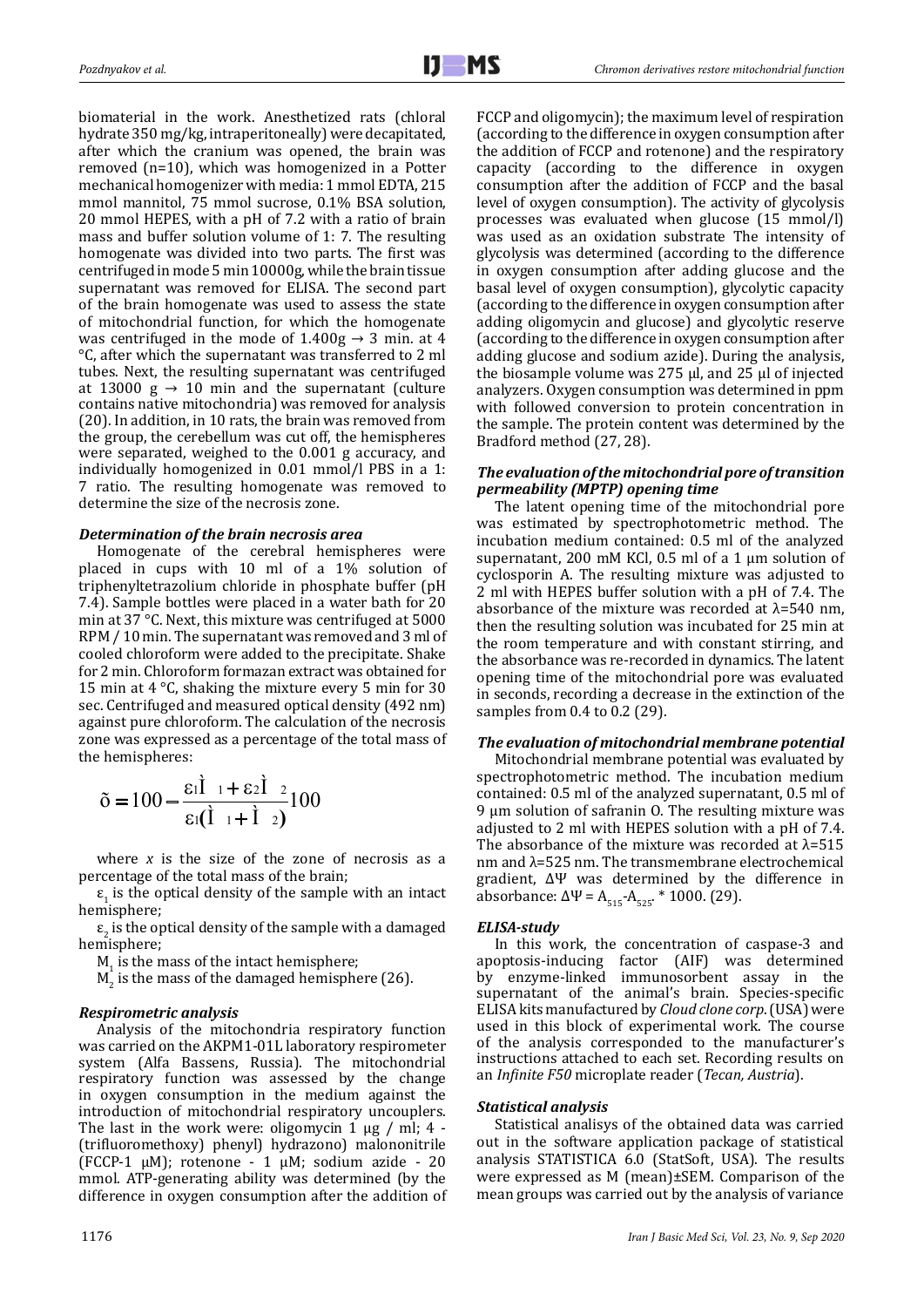**Table 3.** The results of the evaluation of acute toxicity chromon-3-aldehyde derivatives

| Test compound | $LD_{50}$ mg / kg, orally | The administered dose of mg / kg (per os), for further research<br>$(1/100 \text{ of LD}_{50})$ |
|---------------|---------------------------|-------------------------------------------------------------------------------------------------|
| $CB-1$        | 3361±562,14               | 33,61                                                                                           |
| $CB-2$        | 2763±962,63               | 27,63                                                                                           |
| $CB-3$        | 3262±451,63               | 32,62                                                                                           |
| $CB-4$        | 3826±751,25               | 38,26                                                                                           |
| $CB-5$        | 6131±336,98               | 61,31                                                                                           |
| $CB-6$        | 2831±228,94               | 28,31                                                                                           |
| $CB-7$        | 2645±592,31               | 26,45                                                                                           |
| $CB-8$        | 2408±761,94               | 24,08                                                                                           |
| $CB-9$        | 2930±265,45               | 29,3                                                                                            |
| $CB-10$       | 4000±175,91               | 40                                                                                              |

method (ANOVA) with the Newman-Keuls *post-hoc* test, with a significance level of *P*<0.05.

#### **Results**

#### *Evaluation of «acute toxicity» of the test-compounds*

In the course of an evaluation of the acute oral toxicity (Table 3) of the test chromon-3-aldehyde derivatives, it was found that none of the studied substances at a dose of 5000 mg/kg passed the limiting test, which implied a basic test. So, when setting up the main testing, it was noted that after the direct administration of the test substances, no animal deaths were noted. Further, during the 14-day observation period, a total of 36 mice of BALB/c males died: with the administration of compound CB-1, 3 individuals; CB-2 - 4 individuals; CB-3 - 3 individuals; CB-4 - 3 individuals; CB-5 - 2 individuals; CB-6 - 4 individuals; CB-7 - 4 individuals; CB-8 - 5 individuals; CB-9 - 3 individuals and CB-10 - 2 individuals. Based on the obtained results LD<sub>-</sub> calculated by the maximum likelihood method (30).

Thus, the  $LD_{50}$  value allows us to attribute all test derivatives of chromon-3-aldehyde to the  $5<sup>th</sup>$  chemical hazard class according to the GSH classification (31). Experimental doses of the test substances for further research are presented in Table 3.

## *The effect of chromon-3-aldehyde derivatives on changes in neurological symptoms in rats under conditions of cerebral ischemia*

In assessing the degree of neurological deficit in rats with reproduced cerebral ischemia, it was found that in the NC group of animals the total score of neurological symptoms was 5.5±0.124 conventional units, which was 16.7 (*P*<0.05) times higher a similar indicator of the SO group of animals (Figure 2). The administration of the reference drug reduced neurological deficit in rats by 50% (*P*<0.05). Against the background of the administration of the test-compounds under the codes of CB-3; CB -5; CB -6; CB -7; CB -8 and CB -10, the total score of neurological deficit was lower than in the NC group of rats by 38.2%(*P*<0.05); 32.7% (*P*<0.05); 39.1% (*P*<0.05); 41.8% (*P*<0.05); 25.4% (*P*<0.05) and 50.9% (*P*<0.05), respectively (Figure 2). It should be noted that the use of chromon-3-aldehyde derivatives under laboratory codes CB-1; CB-2; CB-4 and CB-9 didn't significantly affect on the change of neurological

7



**Figure 2.** The effect of the test derivatives of chromon-3-aldehyde on the change of neurological deficit in rats under conditions of cerebral ischemia Note: SO: sham-operated animals, NC: negative control rats, NAC: N-acetylcysteine treated rats, CB-1-10: rats that are treated by test compounds, # - statistically reliable respecting the SO group of animals, \* : statistically reliable respecting the NC of the rat group, α : statistically significant relative to the group of animals treated by N-acetylcysteine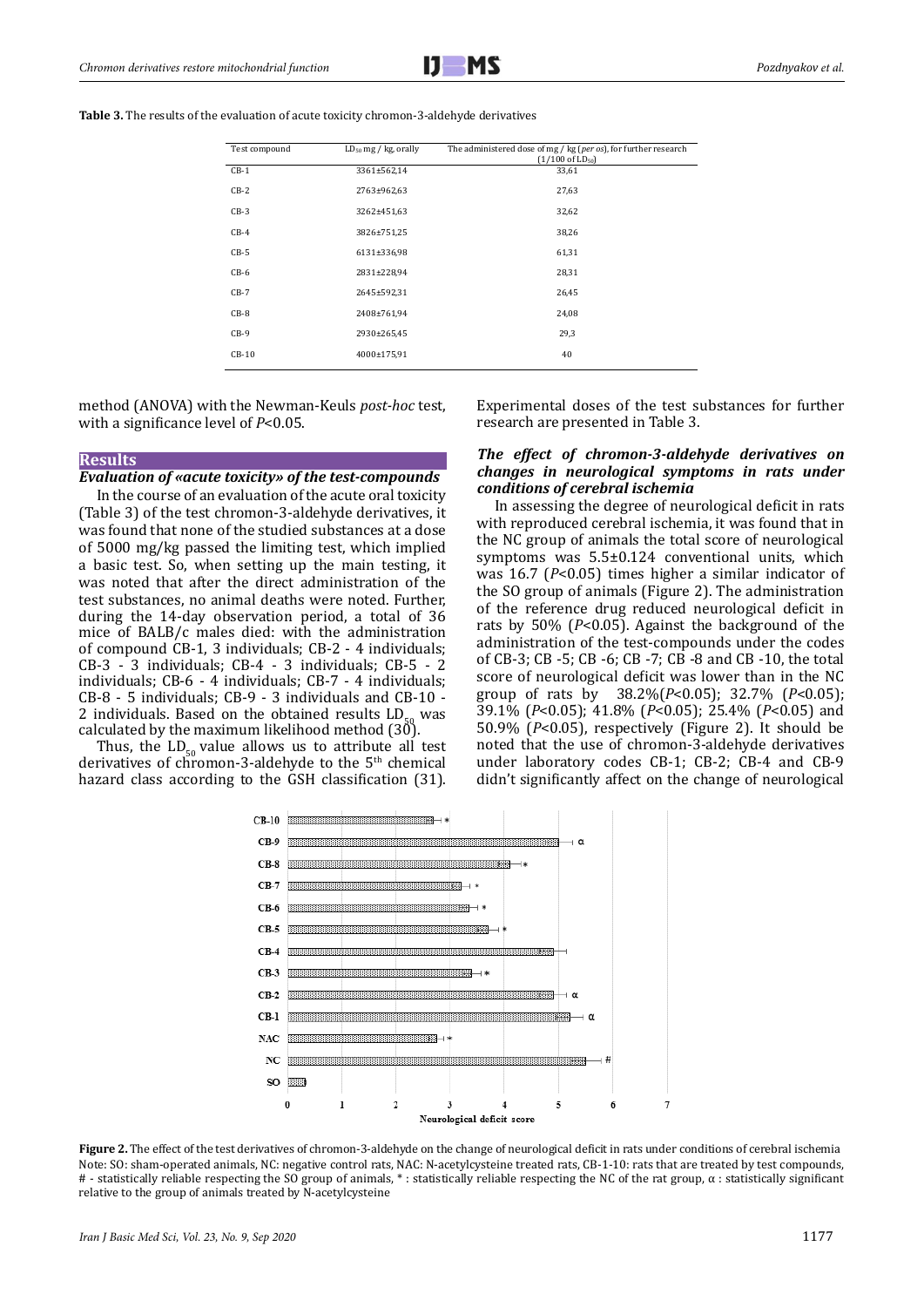

**Figure 3.** The effect of the studied derivatives of chromon-3-aldehyde on the change of the cerebral infarction area in rats under cerebral ischemia Note: SO: sham-operated animals, NC: negative control rats, NAC: N-acetylcysteine treated rats, CB-1-10: rats that are treated by test compounds,  $\#$  - statistically reliable respecting the SO group of animals,  $*$ : statistically reliable respecting the NC of the rat group,  $\alpha$ : statistically significant relative to the group of animals treated by N-acetylcysteine

status of animals under conditions of cerebral ischemia.

## *The effect of chromon-3-aldehyde derivatives on the change of the brain necrosis zone area in rats under cerebral ischemia*

When conducting this block of experimental work. it was found that in the NC group of animals, the zone of cerebral infarction formed as a result of occlusion of the middle cerebral artery was 45.3±7.026% (Figure 3). The use of N-acetylcysteine contributed to a decrease in the cerebral necrosis zone by 35.1% (*P*<0.05) relative to the NC group of animals. At the same time, in rats treated by the test derivatives of chromon-3-aldehyde under laboratory codes CB-1; CB-2; CB-4; CB-5; CB-6 and CB-7, the value of the zone of cerebral infarction varied in almost the same range, namely, a decrease in the area of brain necrosis was observed in animals treated by these compounds, which was statistically significantly lower than the similar parameter of the NC of the rat group by 20% (*P*<0.05); 25% (*P*<0.05); 20.5% (*P*<0.05); 18.6% (*P*<0.05); 23.8% (*P*<0.05) and 22.9% (*P*<0.05), respectively. It is worth noting that the use of compounds CB-3; CB-8; CB-9 and CB-10 under conditions of cerebral ischemia contributed to a more pronounced decrease in the area of cerebral infarction, the value of which was 28.5% (*P*<0.05)% 29% (*P*<0.05) 36.5% (*P*<0.05) and 40.6% (*P*<0.05), respectively, less than that of the NC group of rats (Figure 3).

## *The effect of chromon-3-aldehyde derivatives on the change in the respirometric function of the neuronal mitochondria in cerebral ischemia conditions*

When studying the effect of chromon-3-aldehyde derivatives on the change in the overall respirometric function of neuronal mitochondria in rats under conditions of cerebral ischemia, it was found that in NC group, in comparison with SO animals, ATP-generating ability, maximum respiration level and respiratory capacity decreased by 3.6 times (*P*<0.05); 11.9 times (*P*<0.05) and 7.7 times (*P*<0.05), respectively. At the same time, the administration of N-acetylcysteine contributed to an increase (in relation to the NC group of animals) of ATP-generating ability by 2.64 times (*P*<0.05); maximum respiratory rate - 8.04 times (*P*<0.05) and respiratory capacity - 4.42 times (*P*<0.05). Among the test objects, the most pronounced effect on the change in the overall respirometric function of mitochondria was exerted by the usage of a compound under a СВ-10 code against the background of which, an increase in ATP-generating ability, maximum respiration level and respiratory capacity compared to the same indices of NC rat group by 2.79 (*P*<0.05); 8.34 (*P*<0.05) and 4.77 times (*P*<0.05), respectively (Figure 4) was noted. When using the remaining studied derivatives of chromon-3-aldehyde (codes CB-1 - CB-9), an increase in ATP-generating ability, maximum respiration level and respiratory capacity (Figure 4) were also statistically



**Figure 4.** The effect of the test derivatives of chromon-3-aldehyde on the change in the overall respirometric function of the neuronal mitochondria under cerebral ischemia in rats

Note: SO: sham-operated animals, NC: negative control rats, NAC: N-acetylcysteine treated rats, CB-1-10: rats that are treated by test compounds, # - statistically reliable respecting the SO group of animals, \* : statistically reliable respecting the NC of the rat group, α : statistically significant relative to the group of animals treated by N-acetylcysteine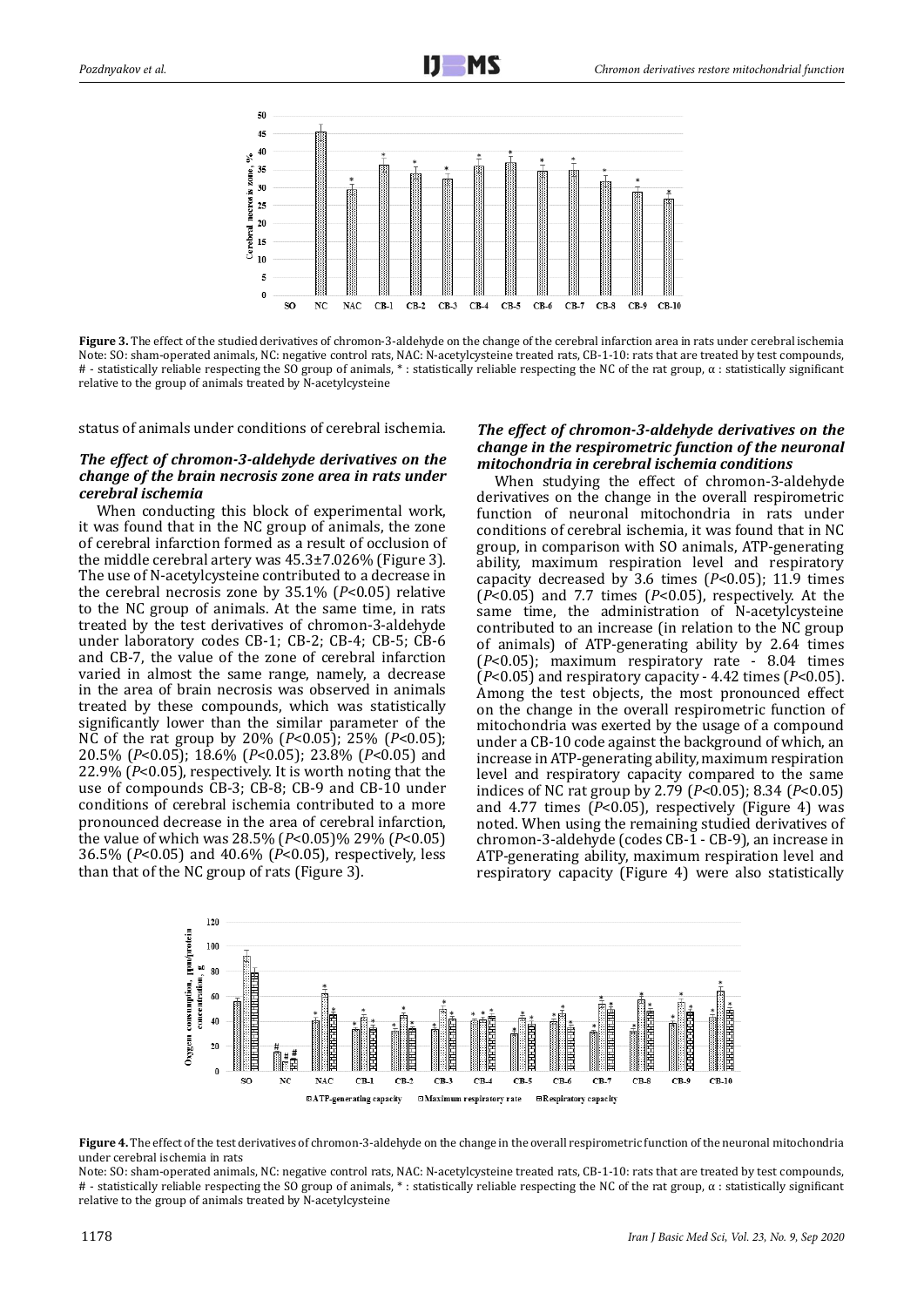

Figure 5. The effect of the test derivatives of chromon-3-aldehyde on the activity of anaerobic processes in brain neurons in rats under cerebral ischemia Note: SO: sham-operated animals, NC: negative control rats, NAC: N-acetylcysteine treated rats, CB-1-10: rats that are treated by test compounds,  $\#$  - statistically reliable respecting the SO group of animals,  $*$ : statistically reliable respecting the NC of the rat group,  $\alpha$ : statistically significant relative to the group of animals treated by N-acetylcysteine

significant in relation to the NC group of animals, however, observed the changes were not as pronounced as when the compound CB-10 was administered.

When assessing the effect of chromon-3-aldehyde derivatives on changes in the activity of anaerobic processes, an increase in the intensity of glycolysis by 9.56 times (*P*<0.05) in the NC group of rats relative to the SO group of animals was noted, accompanied by a decrease in glycolytic capacity and glycolytic reserve by 7, 08 times (*P*<0.05) and 4.49 times (*P*<0.05), respectively (Figure 5). Against the background of a N-acetylcysteine administration in rats, an increase in glycolytic capacity and glycolytic reserve was observed compared with the NC of the rat group by 3.42 times (*P*<0.05) and 2.98 times (*P*<0.05), respectively, with a decrease in the intensity of glycolysis by 29.54% (*P*<0.05). Among the test compounds, the most pronounced effect on the change in the activity of anaerobic processes was exerted by the maintenance of a chromon-3-aldehyde derivative under the code of CB-10, with the administration of which a decrease (in relation to the NC group of animals) of glycolysis intensity was noted - by 49.38% (*P*<0.05 ), as well as an increase in glycolytic capacity

and glycolytic reserve by 4.74 times (*P*<0.05) and 4.95 times (*P*<0.05), respectively. Against the background of the use of other test substances CB-1; CB -4; CB -5; CB -6; CB 7; CB -8 and CB -9, the glycolysis intensity decreased in comparison with the NC group of rats by 53.8% (*P*<0.05); 35.7% (*P*<0.05); 36.1% (*P*<0.05); 46.3% (*P*<0.05); 32.5% (*P*<0.05); 29.3% (*P*<0.05) and 27.7% (*P*<0.05), respectively (Fig. 5). At the same time, when animals are administered compounds under the codes of CB-1; CB -4; CB -5; CB -6; CB 7; CB -8 and CB -9 showed a statistically significant (relative to the NC group of rats) increase in glycolytic reserve and glycolytic capacity, while the use of compounds CB -1 and CB -2 are not showed significant differences in the activity of anaerobic processes compared with the group of rats without pharmacological support (Figure 5).

#### *The effect of chromon-3-aldehyde derivatives on the change of the mitochondrial pore of transition permeability opening time*

In the course of this block of experimental work, it was found that the latent time of MPTP opening (Figure 6) was reduced by 3.9 (*P*<0.05) times in the NC group of



**Figure 6.** The effect of the test derivatives of chromon-3-aldehyde on the change in the opening time of the mitochondrial transition permeability pore in the neuronal mitochondria under cerebral ischemia in rats

Note: # : statistically reliable with respect to the SO group of animals, \* : statistically reliable with respect to the NC rat group, α is statistically significant relative to the group of animals treated by CB-10 compound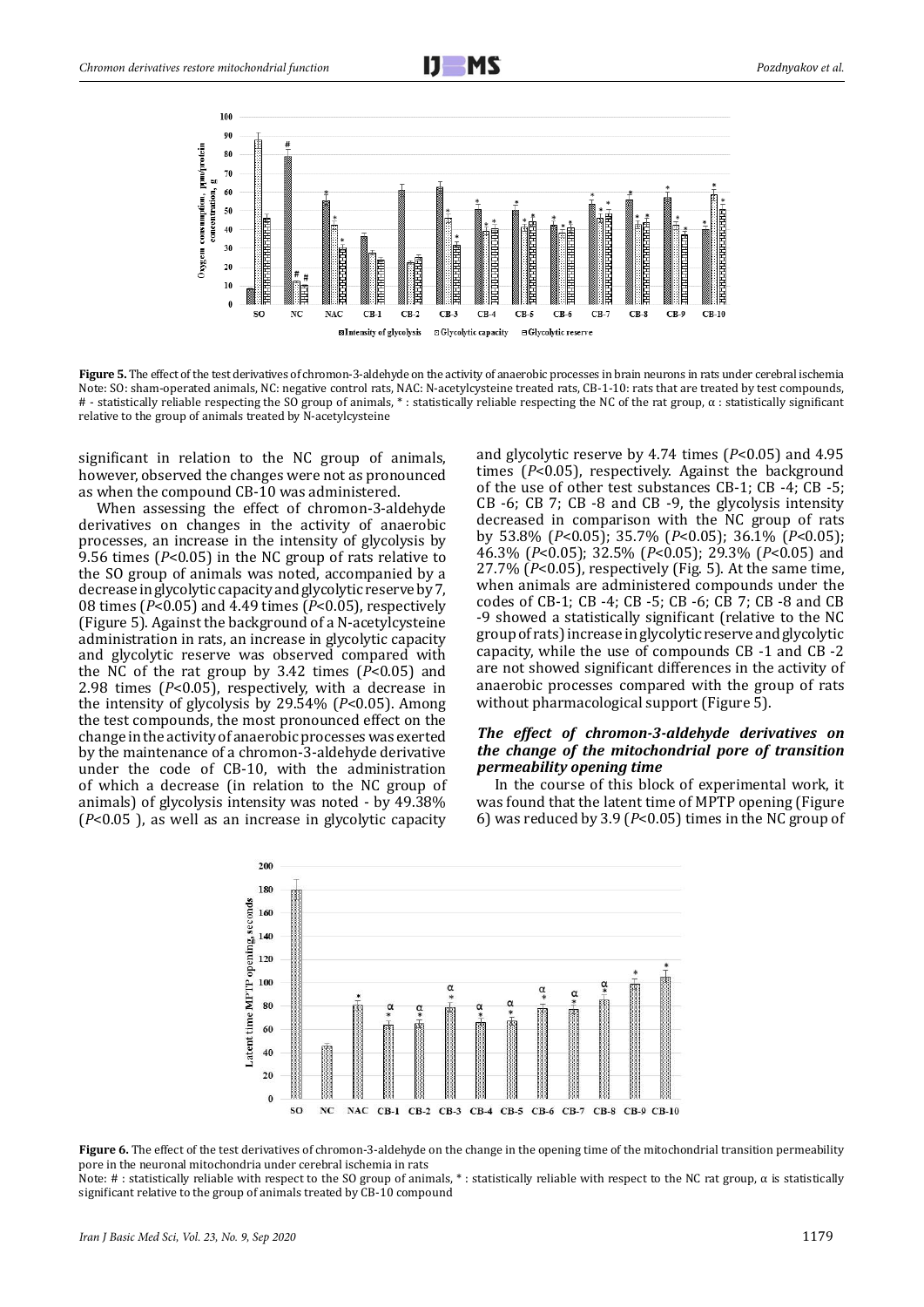

**Figure 7.** The effect of the test chromon-3-aldehyde derivatives on the change in the mitochondrial membrane potential of the neuronal mitochondria under cerebral ischemia in rats

Note: SO: sham-operated animals, NC: negative control rats, NAC: N-acetylcysteine treated rats, CB-1-10: rats that are treated by test compounds,  $#$  - statistically reliable respecting the SO group of animals,  $*$ : statistically reliable respecting the NC of the rat group,  $\alpha$ : statistically significant relative to the group of animals treated by N-acetylcysteine

rats compared with the SO group of animals. With the N-acetylcysteine use, an increase in the time required for the formation of MPTP in the neuronal mitochondria in rats was observed, in relation to the group of animals lacking pharmacological support by 77.7% (*P*<0.05). When using the test derivatives of chromon-3-aldehyde CB -1 - CB -10, an increase in the latent time of MPTP opening with respect to the same indicator of the NC of the rat group was observed. So, against the background of the introduction of compound CB -1, the time of formation of MPTP was less than that in the NC group of animals - by 41.2% (*P*<0.05); when using the compound CB -2 - 43.1% (*P*<0.05); CB -3 - 73.7% (*P*<0.05); CB -4 - 45.7% (*P*<0.05); CB -5 - 48.9% (*P*<0.05); CB -6 - 72% (*P*<0.05); CB 7 - 70.7% (*P*<0.05); CB -8 - 88.3% (*P*<0.05); CB -9 - 118.2% (*P*<0.05) and CB -10 - 132.6% (*P*<0.05). It should be noted that the most pronounced effect in the series of studied derivatives of chromon-3 aldehyde at the time of MPTP opening was exerted by the introduction of compound CB -10 (Figure 6).

## *The effect of chromon-3-aldehyde derivatives on the change of the mitochondrial membrane potential value*

When assessing the effect of the test compounds on the change in the value of the mitochondrial membrane potential (Figure 7), it was found that in the group of rats without pharmacological support compared with the SO group, the value of the transmembrane mitochondrial potential decreased by 5.07 times (*P*<0.05). When using the reference drug, an increase in mitochondrial membrane potential was observed in comparison with the CK group of animals by 3.98 times (*P*<0.05). An increase in the transmembrane electronic gradient in the mitochondrial matrix was also noted against the background of the administration of the studied derivatives of chromon-3-aldehyde. So, the most significant changes were observed with the use of compound CB-1 (against the background of the administration of this test object, the value of the

mitochondrial membrane potential increased by 4.1 times (*P*<0.05) compared with the NC group of rats). The use of substances under laboratory codes CB-1 - CB-9 contributed to an increase (relative to the NC group of animals) of the potential of the inner mitochondrial membrane by 2.89 times (*P*<0.05); 3.61 times (*P*<0.05); 2.46 times (*P*<0.05); 3.65 times (*P*<0.05); 2.77 times (*P* <0.05); 3.04 times (*P*<0.05); 3.58 times (*P*<0.05); 3.78 times (*P*<0.05) and 3.1 times (*P*<0.05), respectively (Figure 7).

## *The effect of chromon-3-aldehyde derivatives on changes in the concentration of caspase-3 and apoptosis-inducing factor in rat brain neurons under cerebral ischemia*

Assessing the change in the apoptotic processes activity in rat brain neurons under experimental cerebral ischemia, an increase in the concentration of caspase-3 and AIF (Figure 8) in NC groups of animals relative to SO rats by 8.9 (*P*<0.05) times and 10.4 (*P*<0.05) times, respectively was noted. At the same time, against the background of using the reference drug, a decrease in the content of proapoptotic markers in the supernatant of the animal brain - caspase -3 - by 62.2% (*P*<0.05) and AIF - by 55.3% (*P*<0.05) was observed. Among the test compounds, the most pronounced change in the activity of apoptotic systems was noted with the administration of the compound under the laboratory code CB-10. So, against the background of the administration of this chromon-3-aldehyde derivative to the animals, the concentration of caspase -3 and AIF decreased (compared to the NC group of animals) by 64.2% (*P*<0.05) and 58.2% (*P*<0.05) respectively. It should be noted that with the use of the rest of the test compounds, the content of caspase-3 and AIF relative to the group of rats lacking pharmacological support also decreased, however, the changes were not so pronounced as in the case of the administration of the substance under the CB-10 code (Figure 8).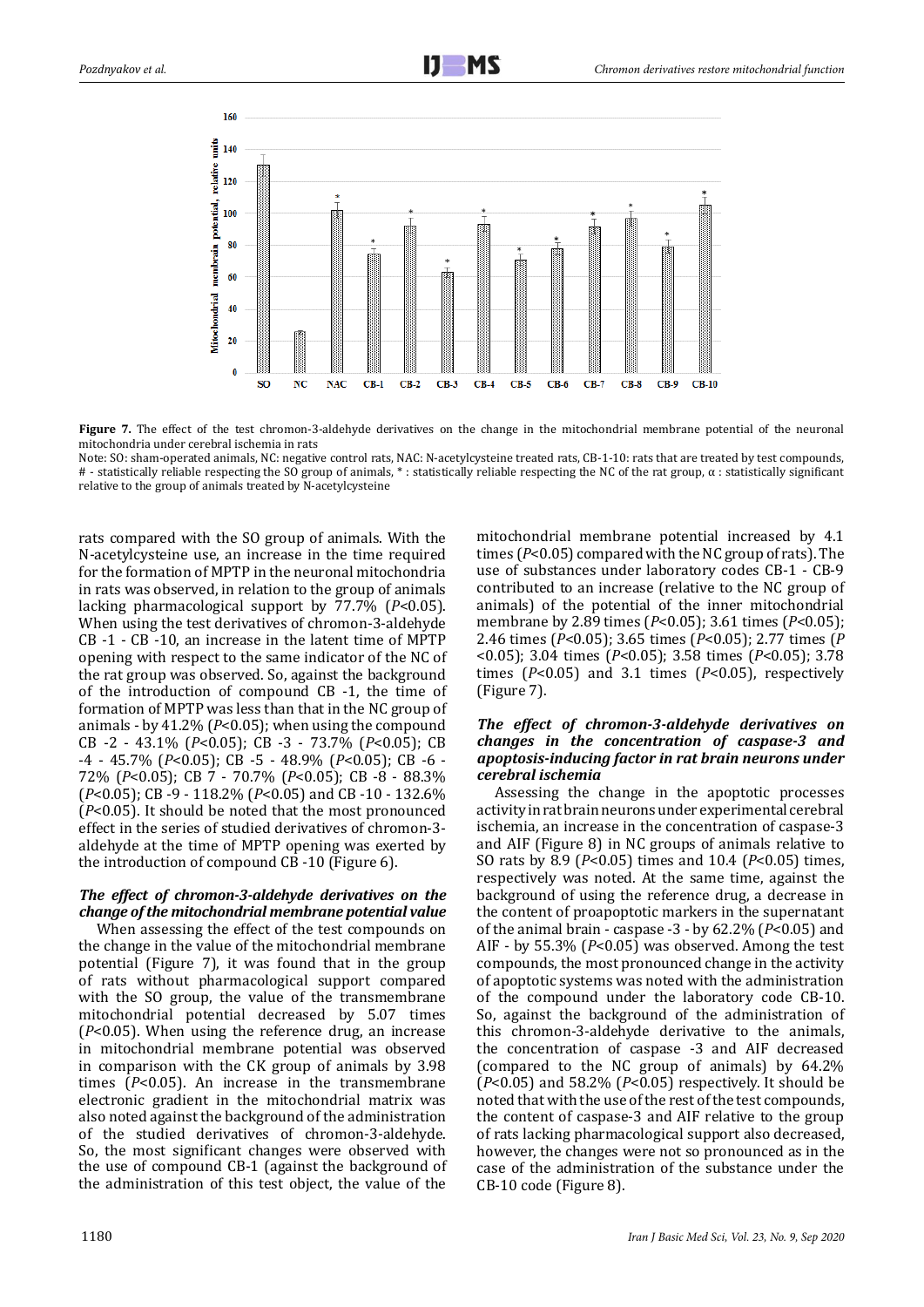

**Figure 8.** The effect of the test chromon-3-aldehyde derivatives on changes in the concentration of caspase-3 and AIF in the brain supernatant under cerebral ischemia in rats

Note: SO: sham-operated animals, NC: negative control rats, NAC: N-acetylcysteine treated rats, CB-1-10: rats that are treated by test compounds,  $#$  - statistically reliable respecting the SO group of animals,  $*$ : statistically reliable respecting the NC of the rat group,  $\alpha$ : statistically significant relative to the group of animals treated by N-acetylcysteine

#### **Discussion**

Currently, mitochondrial dysfunction is recognized as one of the leading links in the «ischemic cascade» of brain damage (32). Mitochondria being «powefull stations» of a cell take part not only in the synthesis of macroergic compounds, but also regulate redox and apoptotic reactions in the cell. In recent decades, significant progress in mitochondrial medicine has been noted, largely related to the understanding of the effects of pharmacologically active compounds on mitochondria, their penetration into these cellular organelles and the identification of mitochondrial therapeutic «targets» (33). Also, the creation of new mitochondria-oriented compounds will significantly expand the range of selective drugs for the treatment of ischemic stroke (34). Nowdays, several types of pharmacologically active substances that can restore mitochondrial function are known: modified linker structures based on lipophilic cations (triphenylphosphonium, alkyl radicals) (35); mitochondria-oriented proteins (for example, SS series proteins - *Szeto-Schiller*) (34); biochemical shunting of mitochondrial complexes (succinic acid derivatives); antioxidants (N-acetylcysteine, tocopherols); energybuffering agents (L-carnitine) (36). Also, one of the promising areas of pharmacological correction of mitochondrial dysfunction may be the use of compounds exhibiting electron donor-acceptor properties and capable of facilitating the electron transport reactions along the mitochondrial respiratory chain, for example, chromon derivatives having some structural similarity with coenzyme  $Q_{10}$ . (37) At the same time, facilitating the movement of electrons along the respiratory chain probably helps to stabilize the mitochondrial respiratory potential, which ultimately increases the output of ATP (38).

In the study, it was found that the administration of chromon-3-aldehyde derivatives to animals contributed to the restoration of the functional activity of the mitochondrial respiratory chain, as evidenced by an increase in ATP-generating ability, maximum respiration

level and respiratory capacity in animals treated by the test compounds, compared with not treated rats. Also, when using the test derivatives of chromon-3-aldehyde, a decrease in the intensity of anaerobic processes was noted, which can also be associated with a facilitation of electron transport from complex I to complex IV of the respiratory chain and an increase in the acceptor properties of oxygen. In addition, the stabilization of the activity of the mitochondrial respiratory chain observed at can positively affect the activation of apoptotic events (39). To date, it has been established that mitochondria play one of the key roles in the regulation of programmed cell death, participating in reactions of both the external and internal pathways of apoptosis. Moreover, the activation of the pro-apoptotic signal is largely associated with a deterioration in the energyproducing function of mitochondria, i.e. a decrease in the activity of mitochondrial complexes of the respiratory chain (40). One of the leading roles in this process is assigned to reducing the membrane potential of mitochondria and the formation of mitochondrial pores of transitional permeability (41). The high frequency of MPTP opening leads to calcium overload of the cells, with mitochondria swelling and, as a result, cytochrome C releasing increases with activation of caspase-dependent and caspase-independent apoptosis reactions (42). The study showed that the use of the test derivatives of chromon-3-aldehyde contributed to the stabilization of the mitochondrial membrane potential and a decrease in the rate of MPTP opening, which ultimately led to a decrease in the activity of capase-3, the main effector of the apoptosis external pathway (43) and AIF - the mitochondrial protein corresponding for the occurrence of caspase-independent apoptosis reactions (44). Ultimately, the change in mitochondrial function observed upon administration of chromon-3-aldehyde derivatives to animals contributed to a decrease of the brain necrosis area and neurological symptoms in rats with reproduced cerebral ischemia. It is worth noting that the test derivatives of chromon-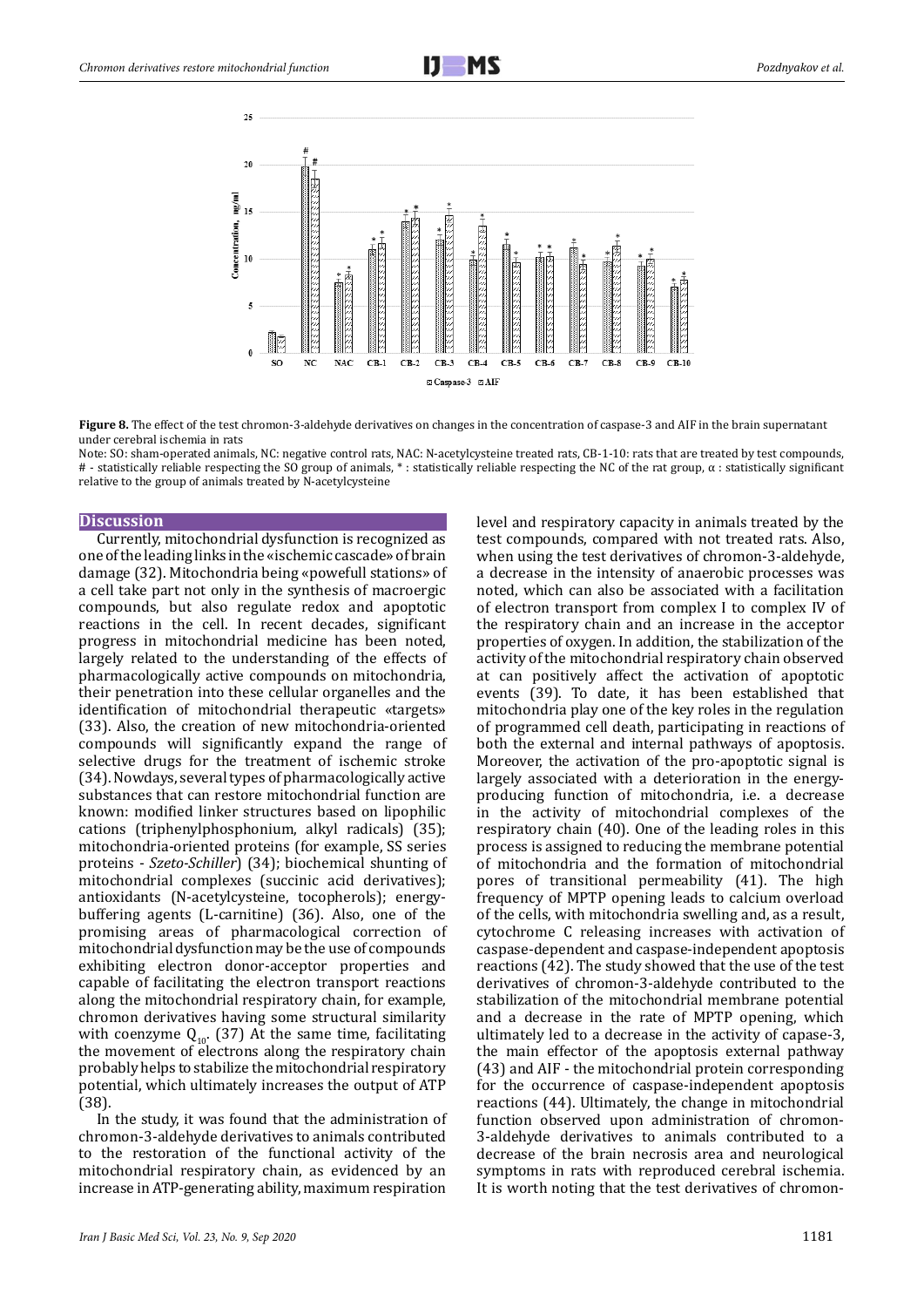3-aldehyde are low-toxic compounds, as the obtained  $LD_{50}$  value may indicate; however, it seems advisable to study the chronic toxicity of the studied compounds, which will make it possible to fully evaluate the toxicological profile of chromon-3-aldehyde derivatives. In addition, for some compounds with a chromon-3 aldehyde core in their structure, antioxidant properties are described, expressed in direct scavenger activity with respect to ROS (45) and an increase in the activity of endogenous antioxidant enzymes, such as superoxide dismutase, catalase, glutathione peroxidase (46). Moreover, antioxidant properties can also be an essential component of the positive effect of derivatives of chromon-3-aldehyde on the change of mitochondrial function.

In addition, in the work of Kawase *et al.* 2007 provides data on the effect of chromon-3-aldehyde derivatives on the course of apoptotic reactions, while it was shown that bromine-substituted 3-formylchromone accelerates apoptosis in cancer cells, which may be associated with normalization of mitochondrial function and suppression of the Warburg effect (47). However, a study conducted by Sakagami, *et al.* 2015, on the contrary, showed the presence of a toxic effect of chromon derivatives on the mitochondria. So in this work, obtained results indicating that the injection of chromon derivatives in HSC-2 cell culture contributed to the violation of the integrity of the outer membrane of mitochondria, their vacuolization and loss of functional activity. Probably the obtained data can be related to the structure of the test-substances – in the work of Sakagami*, et al.* 2015 studied 6-methoxy-3-styryl substituted chromons (48). Also, a study by Zhang, *et al.*  2014 shows modulating activity of chromon-3-aldehyde derivatives in relation to Bcl-2/Bax proteins, which may also affect changes in total mitochondrial function in this case, both an increase in mitochondrial function and its decrease are possible (49).

#### **Conclusion**

Based on the obtained data, it can be assumed that the derivatives of chromon-3-aldehyde have cerebroprotective activity, expressed in a decrease of the cerebral infarction area and neurological deficit in rats on the model of irreversible thermocoagulation of the middle cerebral artery. Moreover, probably the cerebrotropic properties of the chromon-3-aldehyde derivatives be associated with the complex effect of these compounds on the change in mitochondrial function, expressed in the stabilization of electron transport reactions along the mitochondrial respiratory chain and mitochondrial membrane potential, as well as a decrease in the rate of opening of the mitochondrial pore of transition permeability and the intensity of apoptotic reactions. The obtained results can be the basis for further deeper study of the pharmacological activity and toxicological properties of chromon-3 aldehyde derivatives.

#### **Acknowledgment**

The authors thank the staff of the laboratory of living systems Agafonova AN and Filippova EV for their care of animals. The authors also express their sincere gratitude to professor, PhD, Kodonidi IP for help in deciphering the NMR spectra of the test-substances.

## **Financial Support**

Study completed without sponsorship

## **Conflicts of Interest**

The authors declare that there are no conflicts of interest.

#### **References**

1. Feigin VL, Krishnamurthi RV, Parmar P, Norrving B, Mensah GA, Bennett DA, *et al*. Update on the global burden of ischemic and hemorrhagic stroke in 1990-2013: the GBD 2013 study. Neuroepidemiology 2015;45:161–176.

2. Wang W, Jiang B, Sun H, Ru X, Sun D, Wang L, *et al*. Prevalence, incidence, and mortality of stroke in China: results from a nationwide population-based survey of 480 687 adults. Circ 2017; 135:759-771.

3. Hankey GJ. Stroke. Lancet 2017; 389:641-654.

4. Alawieh A, Elvington A, Zhu H, Yu J, Kindy MS, Atkinson C, *et al*. Modulation of post-stroke degenerative and regenerative processes and subacute protection by site-targeted inhibition of the alternative pathway of complement.J Neuroinflammation 2015;12:247-263.

5. Ham PB, Raju R. Mitochondrial function in hypoxic ischemic injury and influence of aging. Prog Neurobiol 2017;157:92–116.

6. Moskowitz MA, Lo EH, Iadecola C. The science of stroke: mechanisms in search of treatments. Neuron 2010;67:181–198. 7. Yang JL, Mukda S, Chen SD. Diverse roles of mitochondria in ischemic stroke. Redox Biol 2018;16:263–275.

8. Niizuma K, Yoshioka H, Chen H, Kim GS, Jung JE, Katsu M,, *et al*. Mitochondrial and apoptotic neuronal death signaling pathways in cerebral ischemia. Biochim Biophys Acta 2010;1802:92–99.

9. Gu Z, Nakamura T, Lipton SA. Redox reactions induced by nitrosative stress mediate protein misfolding and mitochondrial dysfunction in neurodegenerative diseases. Mol Neurobiol 2010;41:55–72.

10. Leist M, Single B, Castoldi AF, Kühnle S, Nicotera P. Intracellular adenosine triphosphate (ATP) concentration: a switch in the decision between apoptosis and necrosis. J Exp Med 1997;185:1481–1486.

11. Crompton M. Mitochondrial intermembrane junctional complexes and their role in cell death. J Physiol 2000;529 Pt 1(Pt 1):11–21.

12. Li P, Nijhawan D, Budihardjo I, Srinivasula SM, Ahmad M, Alnemri ES, *et al*. Cytochrome c and datp-dependent formation of apaf-1/caspase-9 complex initiates an apoptotic protease cascade. Cell 1997;91:479–489.

13. Culmsee C, Zhu C, Landshamer S, Becattini B, Wagner E, Pellecchia M, *et al*. Apoptosis-inducing factor triggered by poly(ADP-ribose) polymerase and Bid mediates neuronal cell death after oxygen-glucose deprivation and focal cerebral ischemia. J Neurosci 2005;25:10262–10272.

14. Plesnila N, Zhu C, Culmsee C, Groger M, Moskowitz MA, Blomgren K. Nuclear translocation of apoptosis-inducing factor after focal cerebral ischemia. J Cereb Blood Flow Metab 2004;24:458–466.

15. Demetgül C, Beyazit N. Synthesis, characterization and antioxidant activity of chitosan-chromone derivatives. Carb polymers 2018;181: 812-817.

16. Li W, Li J, Shen H, Cheng J, Li Z, Xu X. Synthesis, nematicidal activity and docking study of novel chromone derivatives containing substituted pyrazole Chin Chem Lett 2018;29: 911- 914.

17. Wang G, Chen M, Wang J, Pen Y, Li L, Xie ZZ, *et al*. Synthesis, biological evaluation and molecular docking studies of chromone hydrazone derivatives as α-glucosidase